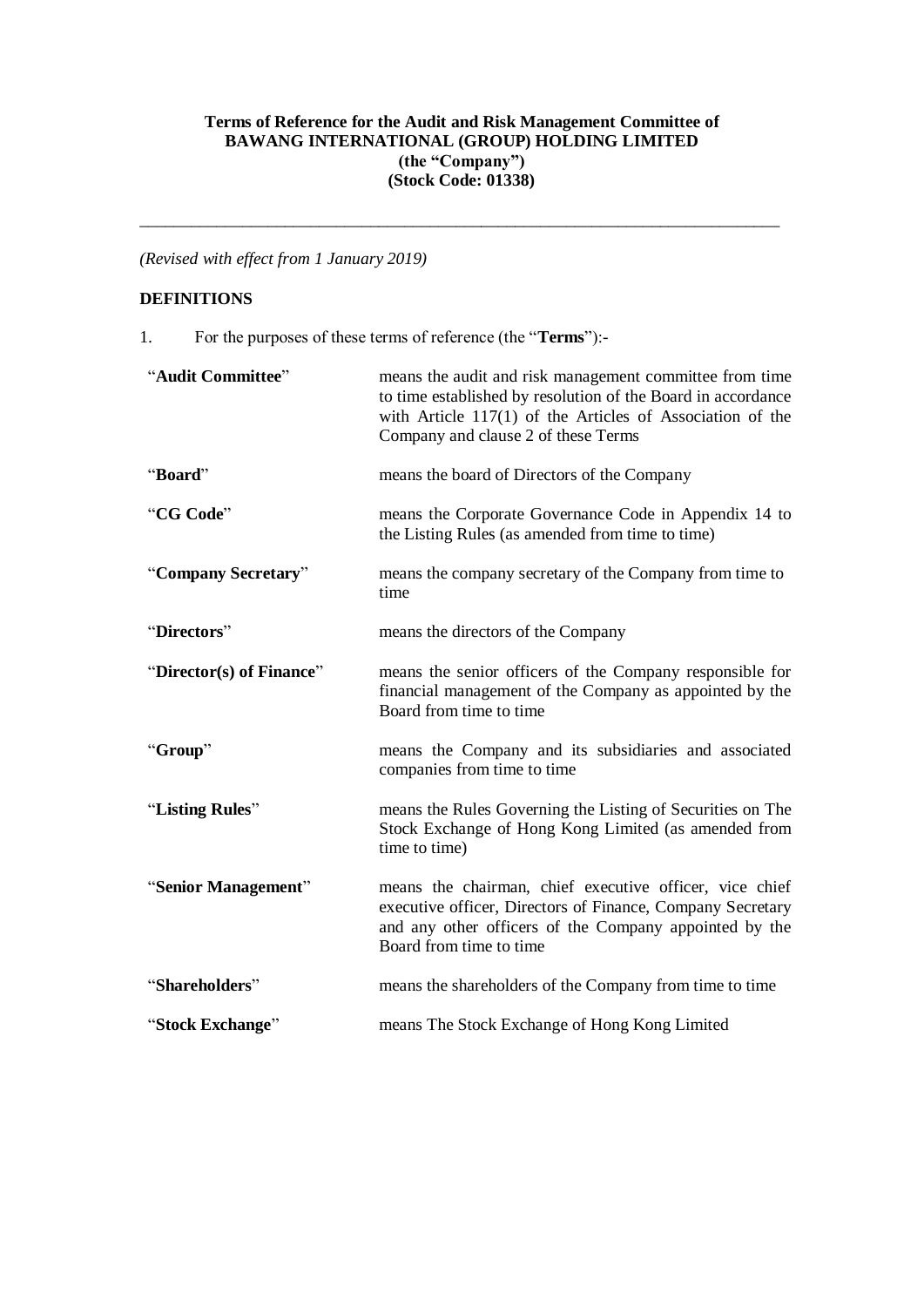### **CONSTITUTION**

2. The Board hereby resolves to establish a committee of the Board to be known as the Audit and Risk Management Committee.

### **MEMBERSHIP**

- 3. The members of the Audit Committee shall be appointed by the Board from time to time from amongst the non-executive Directors of the Company and shall consist of not less than three members, a majority of whom should be independent non-executive Directors, and at least one of whom should be an independent non-executive Director with the appropriate professional qualifications or accounting or related financial management expertise as required by the Listing Rules.
- 4. A quorum of the Audit Committee shall be two members and one of them should be an independent non-executive Director.
- 5. The chairman of the Audit Committee shall be appointed by the Board and shall be an independent non-executive Director.
- 6. Each member of the Audit Committee shall disclose to the Audit Committee the following:-
- (a) any and all personal (including those relating to his/her immediate family members) material interests (other than as Shareholder of the Company, and including financial interest) in any Company matter related to any matter under consideration by the Audit Committee; and
- (b) any and all personal potential conflict of interest (including without limitation any financial interest) arising from a cross-directorship or otherwise,

and the secretary of the Audit Committee meeting shall also ascertain, at the beginning of the meeting, the existence of any conflict of interest and minute them accordingly.

- 7. Any member currently, or within one year immediately prior to the date of the relevant matter being considered by the Audit Committee has any material interest (including without limitation any financial interest) in any Company matter being considered by the Audit Committee or any potential conflict of interest (including interests of his/her immediate family members) howsoever arising, shall abstain from voting on resolutions of the Audit Committee in relation to which such interest or conflict of interest exists and from participating in the discussions concerning such resolutions and (if so required by the Board) shall resign from the Audit Committee.
- 8. A current or former director, partner or principal of the Company's professional advisor firm which currently provides or has, within two years immediately prior to the date of his/her appointment as a member of the Audit Committee provided services, or was an employee of such a professional advisory firm who is or has been involved in providing services to (1) the Company, its holding company or any of their respective subsidiaries or core connected persons, or (2) any person who was a controlling shareholder or (where there was no controlling shareholder) any person who was the chief executive or a director (other than an independent non-executive director) of the Company, or any of their close associates, shall be prohibited from acting as a member of the Audit Committee for a period of two years commencing on the date of he/she ceasing:
- (a) to be a director, partner, principal or employee of the firm; or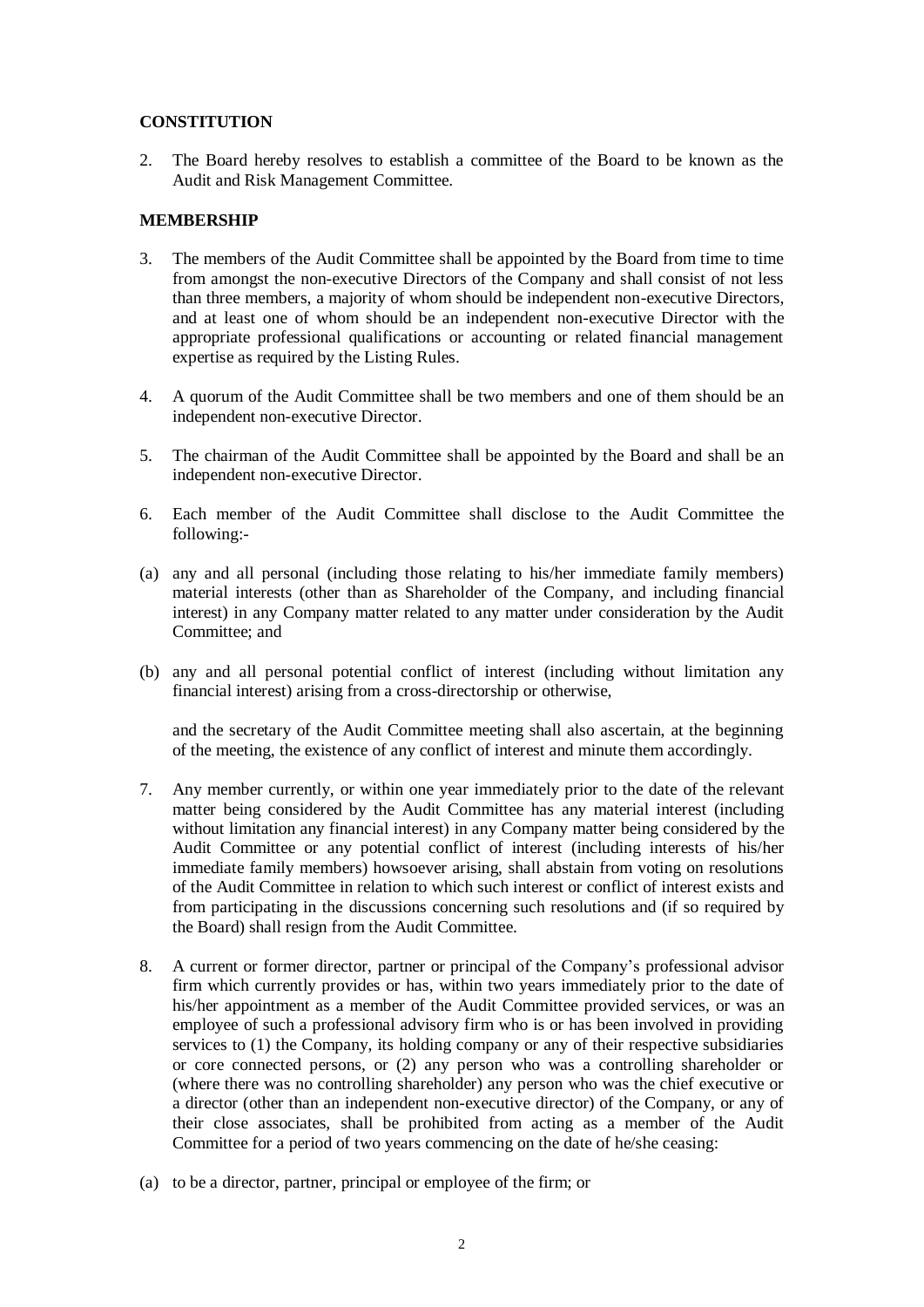(b) to have any financial interest in the firm;

whichever is the later.

#### **MEETINGS**

- 9. Unless otherwise specified hereunder, the provisions contained in the Company's Articles of Association (as amended from time to time) for regulating proceedings of Directors' meetings shall apply to the meetings of the Audit Committee.
- 10. Meetings of the Audit Committee shall be held at least twice annually.
- 11. The chairman of the Audit Committee shall convene a meeting upon written request of any member of the Audit Committee.
- 12. A duly convened meeting of the Audit Committee at which a quorum is present shall be competent to exercise all or any of the authorities, powers and discretions vested in or exercisable by the Audit Committee.
- 13. Unless otherwise agreed by all the members of the Audit Committee, notice of at least 14 days shall be given for any meeting of the Audit Committee. Agenda and accompanying supporting papers shall be sent to all members of the Audit Committee and to other attendees as appropriate at least 3 days before the date of the meeting (or such other period as the members may agree).
- 14. Members of the Audit Committee may participate in any meeting of the Audit Committee by means of a conference telephone or other communications equipment through which all persons participating in the meeting can communicate with each other simultaneously and instantaneously and, for the purpose of counting a quorum, such participation shall constitute presence at a meeting as if those participating were present in person.
- 15. The Director(s) of Finance and the head of internal audit of the Company (if any) shall attend Audit Committee meetings.
- 16. The Audit Committee shall invite the external auditors to attend meetings as it considers necessary.
- 17. The Audit Committee shall meet with the external auditors (if any) annually without the executive Directors present.
- 18. The Company Secretary shall be the secretary of the Audit Committee. The Company Secretary or, in his/her absence, his/her delegate(s) or any person elected by the members present at the meeting of the Audit Committee, shall attend the meeting of the Audit Committee and take minutes.

# **WRITTEN RESOLUTIONS**

19. Without prejudice to any requirement under the Listing Rules, written resolution may be passed and adopted by all members of the Audit Committee.

### **ANNUAL GENERAL MEETINGS**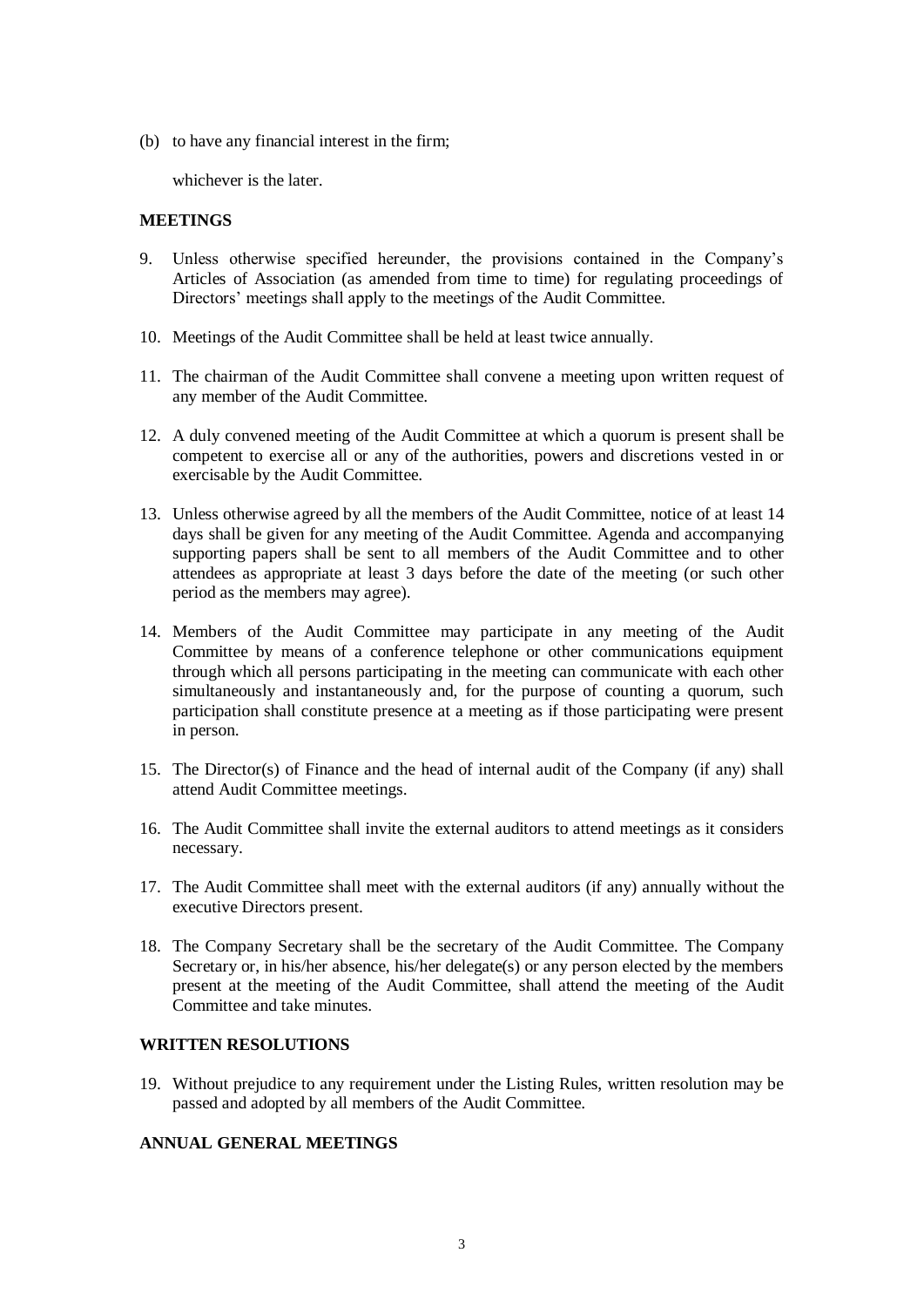20. The chairman of the Audit Committee shall attend the annual general meeting of the Company and be prepared to respond to any questions posed therein on the activities or decisions of the Audit Committee.

# **AUTHORITY**

- 21. The Audit Committee is authorised by the Board to discharge its duties within these Terms.
- 22. The Audit Committee is authorised by the Board to seek any information it requires from the Directors and/or Senior Management who must cooperate with the Audit Committee.
- 23. The Audit Committee is authorised by the Board to obtain external independent professional advice and to secure the attendance of outsiders with relevant experience and expertise if and when it considers necessary.
- 24. The Audit Committee shall be provided with sufficient resources to perform its duties.
- 25. The Audit Committee is authorised by the Board to have exclusive responsibility for establishing the selection criteria, selection, appointment and setting of the terms of reference for any external remuneration consultant retained to advise the Audit Committee.

## **DUTIES**

26. The responsibilities and authorities of the Audit Committee shall include such responsibilities and authorities set out in the relevant code provisions of the CG Code, which shall include:

#### *Relationship with the Company's external auditors*

- (a) acting as the key representative body for overseeing the Company's relations with the external auditor;
- (b) making recommendations to the Board on the appointment, reappointment and removal of the external auditor;
- (c) approving the remuneration and terms of engagement of the external auditor;
- (d) considering any questions relating to the resignation or dismissal of the external auditor;
- (e) reviewing and monitoring the external auditor's independence and objectivity and the effectiveness of the audit process in accordance with applicable standards;
- (f) discussing with the auditor the nature and scope of the audit and reporting obligations before the audit commences, and ensuring coordination where more than one audit firm is involved;
- (g) developing and implementing policies on engaging an external auditor to supply non-audit services and reports to the Board. For this purpose, "external auditor" includes any entity that is under common control, ownership or management with the audit firm or any entity that a reasonable and informed third party knowing all relevant information would reasonably conclude to be part of the audit firm nationally or internationally;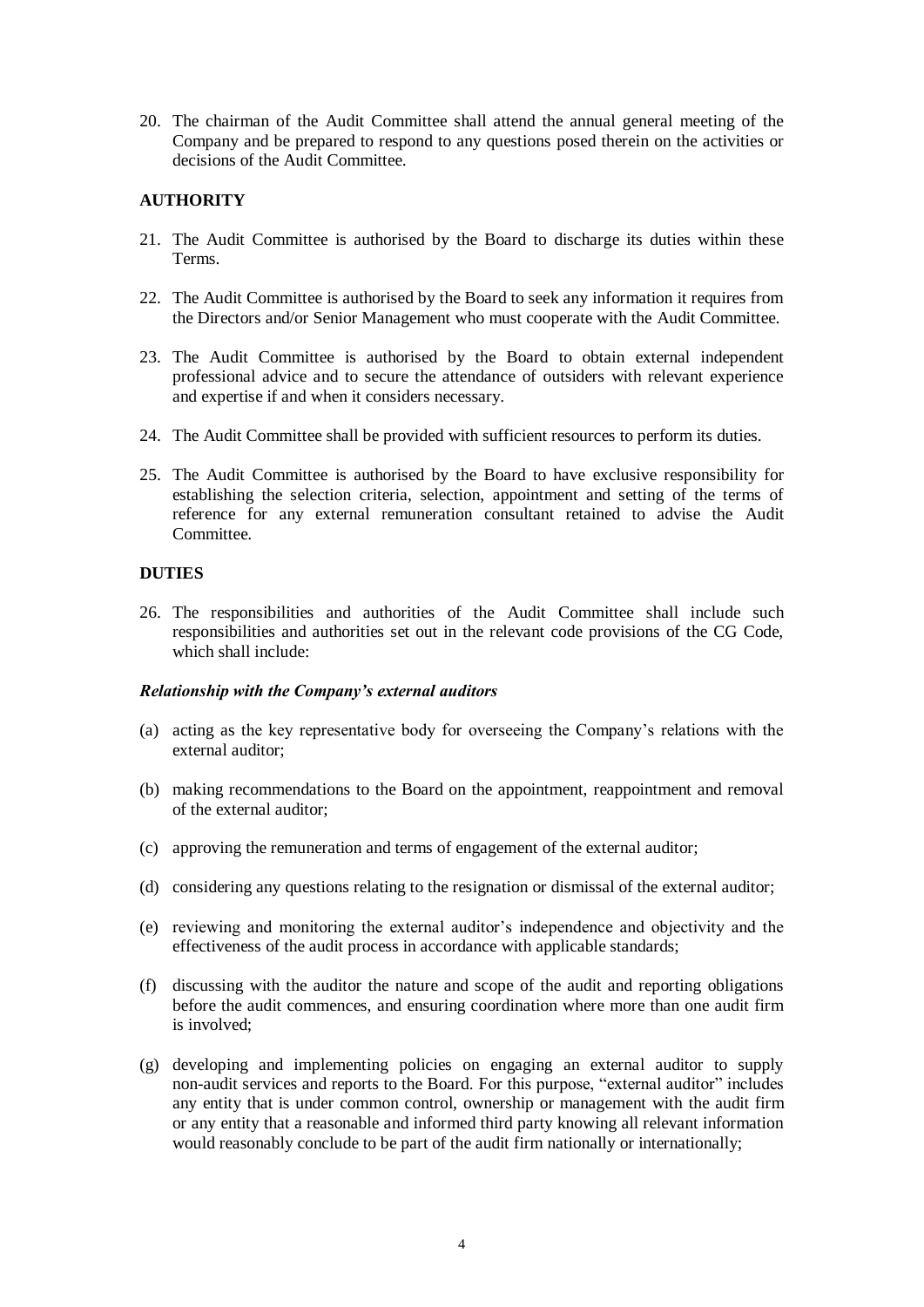(h) reporting to the Board, identifying and making recommendations on any matters where action or improvement is needed;

#### *Review of financial information of the Company*

- (i) monitoring the integrity of the Company's financial statements, annual report and accounts, half-year report and, if prepared for publication, quarterly reports, and reviewing significant financial reporting judgements contained therein;
- (j) in reviewing the Company's financial statements, annual report and accounts, half-year report and quarterly reports, the Audit Committee should focus particularly on: -
	- (i) any changes in accounting policies and practices;
	- (ii) major judgmental areas;
	- (iii) significant adjustments resulting from audit;
	- (iv) the going concern assumptions and any qualifications;
	- (v) compliance with accounting standards; and
	- (vi) compliance with the Listing Rules and other legal requirements in relation to financial reporting;
- (k) Regarding (j) above:
	- (i) members of the Audit Committee should liaise with the Board, Senior Management and the Company's qualified accountant;
	- (ii) the Audit Committee must meet with the Company's auditors at least twice a year;
	- (iii) the Audit Committee should consider any significant or unusual items that are, or may need to be, reflected in the financial statements, reports and accounts giving due consideration to any matters raised by the Company's staff responsible for the accounting and financial reporting function, qualified accountant, compliance officer or auditors; and
	- (iv) discussing problems and reservations arising from the interim and final audits, and any matters the external auditor may wish to discuss (in the absence of Senior Management where necessary) with the external auditor;

### *Oversight of the Company's financial reporting system, risk management and internal control systems*

- (l) acting as the key representative body for overseeing the Company's risk management and internal control systems on an ongoing basis;
- (m) reviewing, at least annually, the effectiveness of the Group's risk management and internal control systems. The review should cover all material controls, including financial, operational and compliance controls, and consider the following: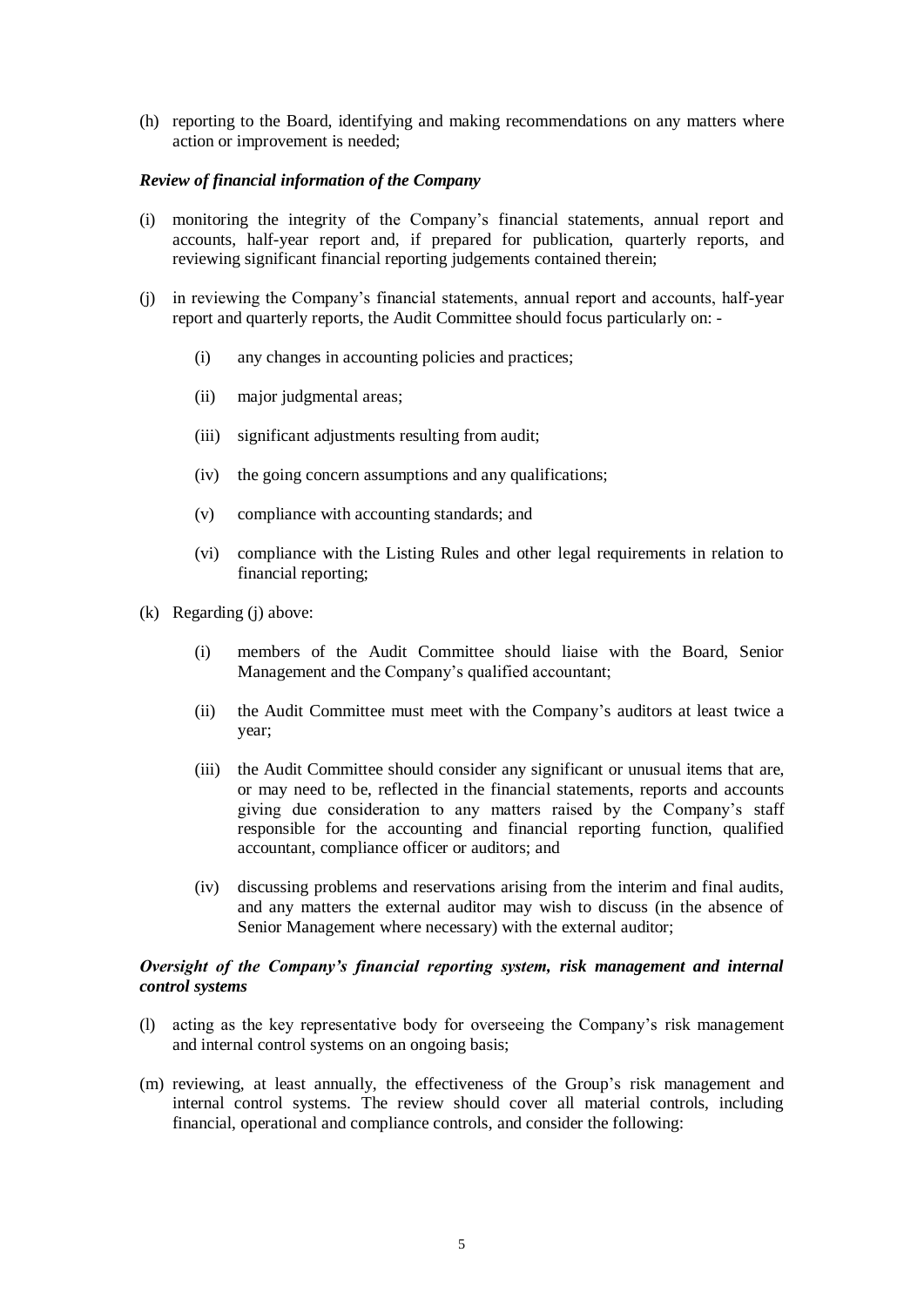- (i) the changes, since the last annual review, in the nature and extent of significant risks, and the Company's ability to respond to changes in its business and the external environment;
- (ii) the scope and quality of the management's ongoing monitoring of risks and of the internal control systems, and where applicable, the work of its internal audit function and other assurance providers;
- (iii) the extent and frequency of communication of monitoring results to the Board (or board committee(s) of the Company) which enables it to assess control of the Company and the effectiveness of risk management;
- (iv) significant control failings or weakness that have been identified during the period. Also, the extent to which they have resulted in unforeseen outcomes and contingencies that have had, could have had, or may in the future have, a material impact on the issuer's financial performance or condition; and
- (v) the effectiveness of the Company's processes for financial reporting and Listing Rule compliance, including without limited to handling and dissemination of inside information;
- (n) discussing the risk management and internal control systems with management to ensure that management has performed its duty to have effective systems. This discussion should include the adequacy of resources, staff qualifications and experience, training programmes and budget of the Company's accounting and financial reporting function;
- (o) considering major investigation findings on risk management and internal control matters as delegated by the Board or on its own initiative and management's response to these findings;
- (p) ensuring co-ordination between the internal and external auditors;
- (q) ensuring that the internal audit function is adequately resourced and has appropriate standing within the Company;
- (r) reviewing the Group's financial and accounting policies and practises;
- (s) reviewing the external auditor's management letter, any material queries raised by the auditor to management about accounting records, financial accounts or systems of control and management's response;
- (t) ensuring that the Board will provide a timely response to the issues raised in the external auditor's management letter;
- (u) reviewing arrangements employees of the Company and those who deal with the Company (e.g. customers and suppliers) may, in confidence, raise concerns about possible improprieties in financial reporting, internal control or other matters and to ensure that proper arrangements are in place for fair and independent investigation of these matters and appropriate follow-up action;
- (v) establishing a whistleblowing policy and system for employees and those who deal with the Company (e.g. customers and suppliers) to raise concerns, in confidence, with the Committee about possible improprieties in any matter related to the Company;
- (w) reporting to the Board on the matters set out in these Terms; and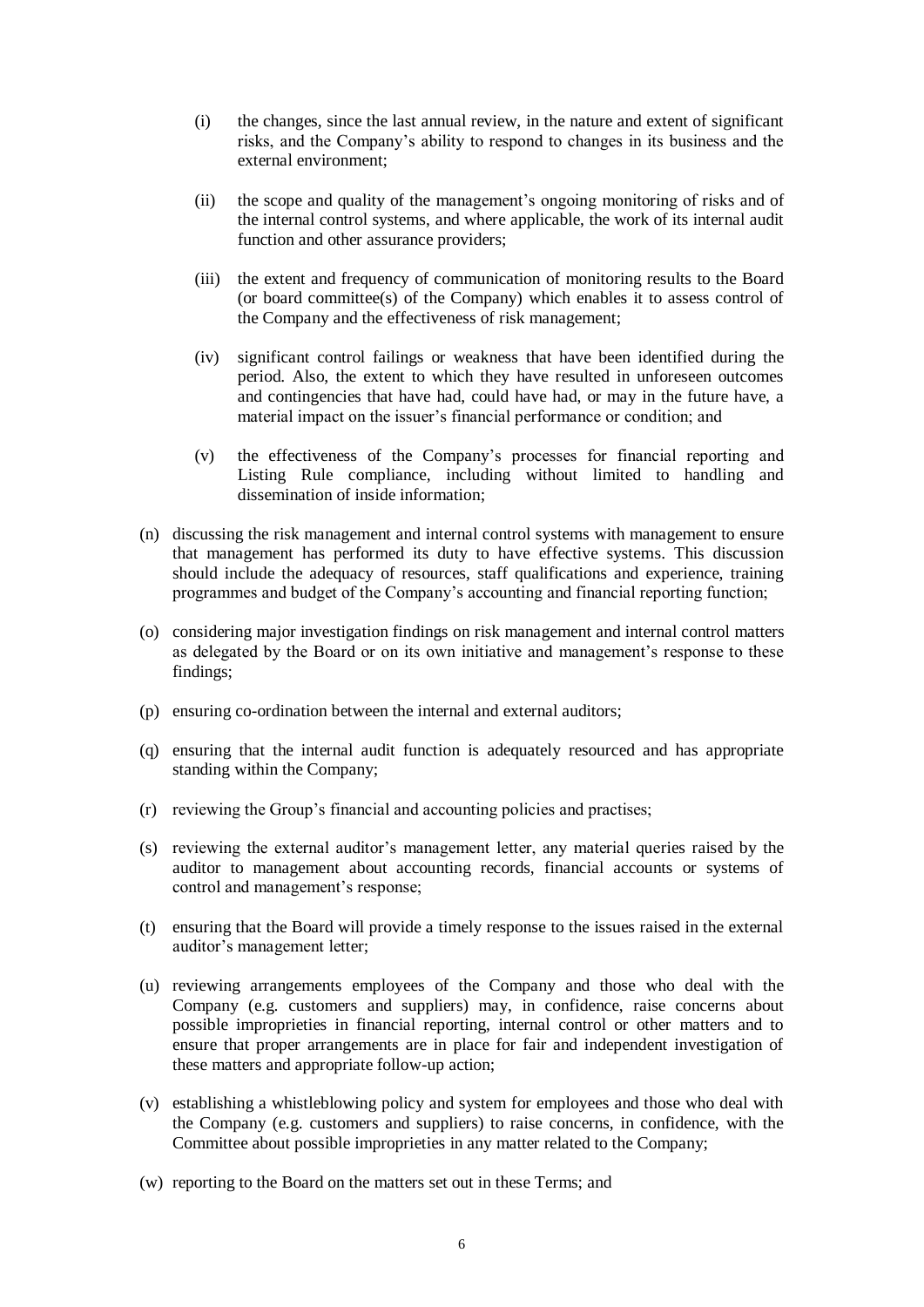(x) considering other topics, as defined by the Board.

### **CORPORATE GOVERNANCE FUNCTIONS**

- 27. The Audit Committee shall be responsible for the following corporate governance functions:
- (a) to develop and review the Company's policies and practices on corporate governance and make recommendations to the Board;
- (b) to review and monitor the Company's policies and practices on compliance with legal and regulatory requirements;
- (c) to develop, review and monitor the code of conduct and compliance manual (if any) applicable to employees and Directors; and
- (d) to review the Company's compliance with the code and disclosure in the Corporate Governance Report.

### **REPORTING**

- 28. The secretary of an Audit Committee meeting shall record in sufficient detail the matters considered by the Audit Committee and decisions reached, including the names of those present and in attendance and any concerns raised by any member of the Audit Committee and/or dissenting views expressed.
- 29. Draft and final versions of minutes of Audit Committee meetings shall be sent to all Audit Committee members for their comment and records within a reasonable time after the meeting.
- 30. Minutes of the Audit Committee shall be kept by the Company Secretary and shall be available for inspection by any member of the Audit Committee or the Board at any reasonable time on reasonable notice.
- 31. The Audit Committee shall report back to the Board on their decisions or recommendations, unless there are legal or regulatory restrictions on their ability to do so (such as a restriction on disclosure due to regulatory requirements).
- 32. The Audit Committee shall report to the Board any suspected frauds and irregularities, failures of internal control or risk management system, or suspected infringements of laws, rules and regulations which come to its attention and are of sufficient importance to warrant the attention of the Board.
- 33. The Audit Committee shall make a statement in the Annual Report of the Company about its activities.
- 34. Where the Board disagrees with the Audit Committee's view on the selection, appointment, resignation or dismissal of the external auditor, the Audit Committee will arrange for the Corporate Governance Report in the Annual Report to include an explanation of the Committee's view and the reasons why the Board has taken a different view.
- 35. The Audit Committee shall make these Terms available on the Company's and the Stock Exchange's website.